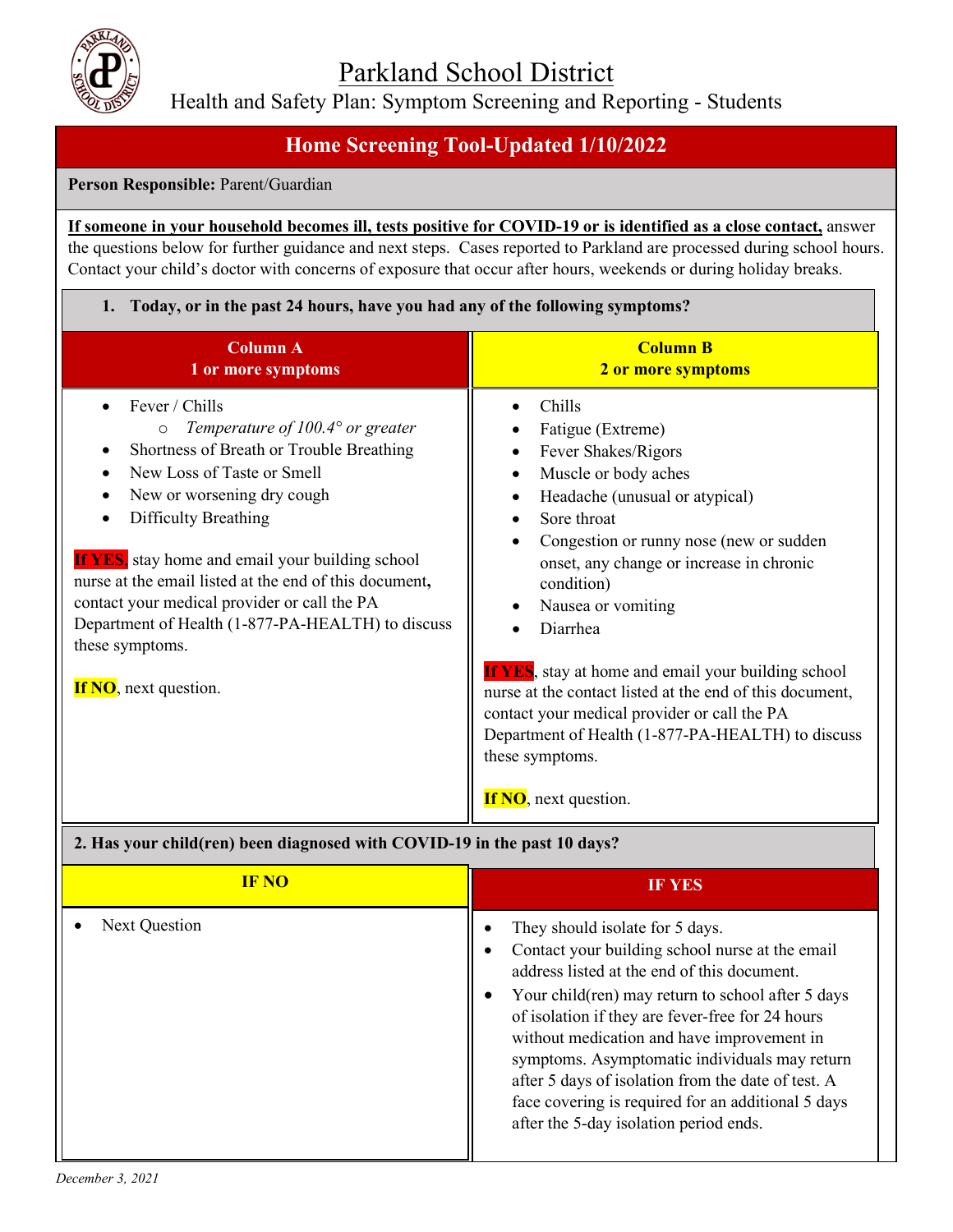

# Parkland School District

Health and Safety Plan: Symptom Screening and Reporting - Students

| 3. Has your child received the COVID-19 vaccine/booster in the past three days? |                                                                                              |  |
|---------------------------------------------------------------------------------|----------------------------------------------------------------------------------------------|--|
| <b>IF NO</b>                                                                    | <b>IF YES</b>                                                                                |  |
| Next Question                                                                   | If the child is fever-free for 24 hours without<br>medication, the child may come to school. |  |

### **4. Is your child currently living with or caring for someone who has been diagnosed with COVID-19 in the past 10 days?**

| <b>IF NO</b>                                                                          |                                                                                                                                                                                                                                                                                                                                                                                                 | <b>IF YES</b>                                                                                                                                                                                                                                                                                                                                                                                                                     |
|---------------------------------------------------------------------------------------|-------------------------------------------------------------------------------------------------------------------------------------------------------------------------------------------------------------------------------------------------------------------------------------------------------------------------------------------------------------------------------------------------|-----------------------------------------------------------------------------------------------------------------------------------------------------------------------------------------------------------------------------------------------------------------------------------------------------------------------------------------------------------------------------------------------------------------------------------|
| Have a wonderful day at school!                                                       | Is your child fully vaccinated? Children from 5-17 years old are considered fully<br>vaccinated for COVID-19 $\geq$ 2 weeks after they have received the second dose in<br>a 2-dose series (Pfizer or Moderna) or $\geq$ 2 weeks after they have received a<br>single-dose vaccine (Johnson & Johnson [J&J] / Janssen). If your child is 18 or<br>older they would need to receive the booster. |                                                                                                                                                                                                                                                                                                                                                                                                                                   |
|                                                                                       | IF NO                                                                                                                                                                                                                                                                                                                                                                                           | <b>IF YES</b>                                                                                                                                                                                                                                                                                                                                                                                                                     |
|                                                                                       | Has your child had COVID-<br>19 in the last 3 months?<br><b>IF NO</b><br><b>Keep your child home.</b> Email<br>your building school nurse at<br>the contact listed at the end of<br>this document with your<br>child's name and best number<br>to reach you. You should<br>receive a call back by 1:00<br>p.m. during school hours. If<br>you do not, call your building<br>school nurse.       | You may come to school.<br>Continue to self-monitor for<br>14 days.<br>Wear a mask.<br>The recommendation is to<br>test 5 days after last contact.<br>If positive <b>stay home</b> , and<br>call/email your building<br>school nurse contact listed<br>below.<br>Should you develop<br>symptoms, stay home, and<br>call your PCP and email<br>your building school nurse<br>at the contact listed at the<br>end of this document. |
| 5. Has vour child been deemed a "close contact" by PSD or PA DOH and must quarantine? |                                                                                                                                                                                                                                                                                                                                                                                                 |                                                                                                                                                                                                                                                                                                                                                                                                                                   |

| of this your ching been accured a - close contact - by T DD-01-111 D O11 and mast quarantmet |                                                                                                                                                                                                                                                                                                                                                                                                                                               |  |
|----------------------------------------------------------------------------------------------|-----------------------------------------------------------------------------------------------------------------------------------------------------------------------------------------------------------------------------------------------------------------------------------------------------------------------------------------------------------------------------------------------------------------------------------------------|--|
| <b>IF NO</b>                                                                                 | <b>IF YES</b>                                                                                                                                                                                                                                                                                                                                                                                                                                 |  |
| Have a wonderful day at school!                                                              | <b>Your child should not</b> attend school or any other in-person<br>PSD Activity.<br>Email your building school nurse at the contact listed at the<br>end of this document to discuss next steps.<br>If anyone in your household has been identified as a Close<br>Contact, your child may still come to school if fully<br>vaccinated and asymptomatic. If the child develop symptoms,<br>the child should stay home and follow question 1. |  |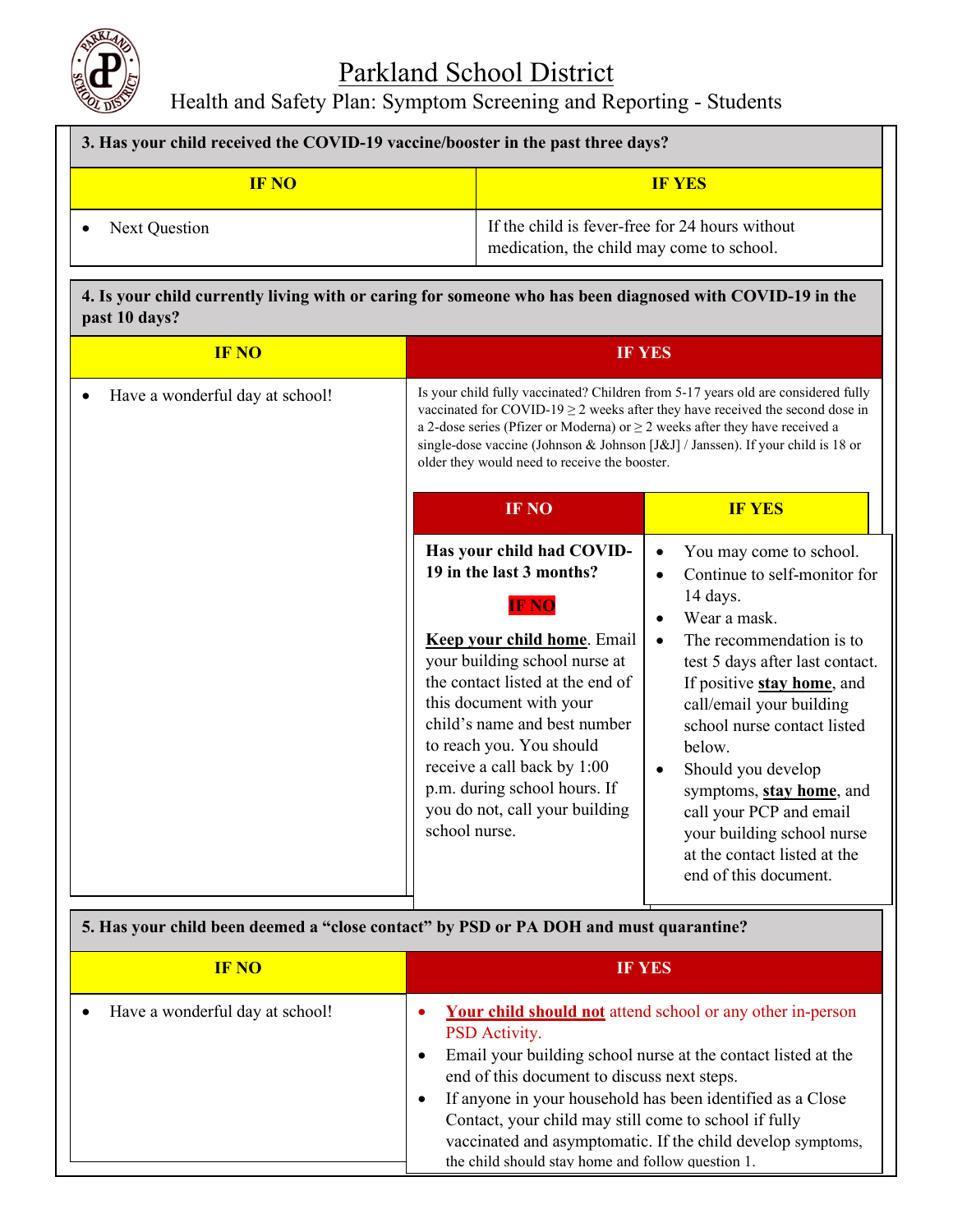

# Parkland School District

### Health and Safety Plan: Symptom Screening and Reporting - Students

### **Definitions**

**Close Contacts** are individuals who have been exposed (within 6 feet distance for at least 15 consecutive minutes) to someone who is positive for COVID-19 during the infectious period. **Exception:** In the K–12 indoor classroom setting, the close contact definition excludes students who were within 3 to 6 feet of an infected student (laboratory-confirmed or a clinically compatible illness) where

- o both students were engaged in consistent and correct use of well-fitting masks; and
- o other K–12 school prevention strategies (such as universal and correct mask use, physical distancing, increased ventilation) were in place in the K–12 school setting.

This exception **does not apply** to teachers, staff, or other adults in the indoor classroom setting.

**Isolation** is used to separate people infected with the virus (those who are sick with COVID-19 and those with no symptoms) from people who are not infected. People who are in isolation should stay home until it's safe for them to be around others. In the home, anyone sick or infected should separate themselves from others by staying in a specific "sick room" and use a separate bathroom (if available).

**Quarantine** is used to keep someone who might have been exposed to COVID-19 away from others Quarantine helps to prevent the spread of the disease that can occur before a person knows they are sick or if they are infected with the virus without feeling symptoms. People in quarantine should stay home, separate themselves from others, monitor their health, and follow directions from the state or local health department.

### **COVID-19 Visual Symptoms:**

- Nasal congestion, scratchy/sore throat, allergy like symptoms
- Difficulty breathing or shortness of breath
- Persistent cough

### **When to Seek Immediate Emergency Medical Attention**

### **When to Seek Immediate Emergency Medical Attention**

If there are any of these emergency warning signs\* for COVID-19, medical attention is needed immediately:

- Trouble breathing
- Persistent pain or pressure in the chest
- New confusion or inability to arouse
- Bluish lips or face

*\* This list is not inclusive. A medical provider should be consulted for any other symptoms that are severe or concerning.*

**Call 911 or call ahead to your local emergency facility**: Notify the operator that you are seeking care for someone who has or may have COVID-19.